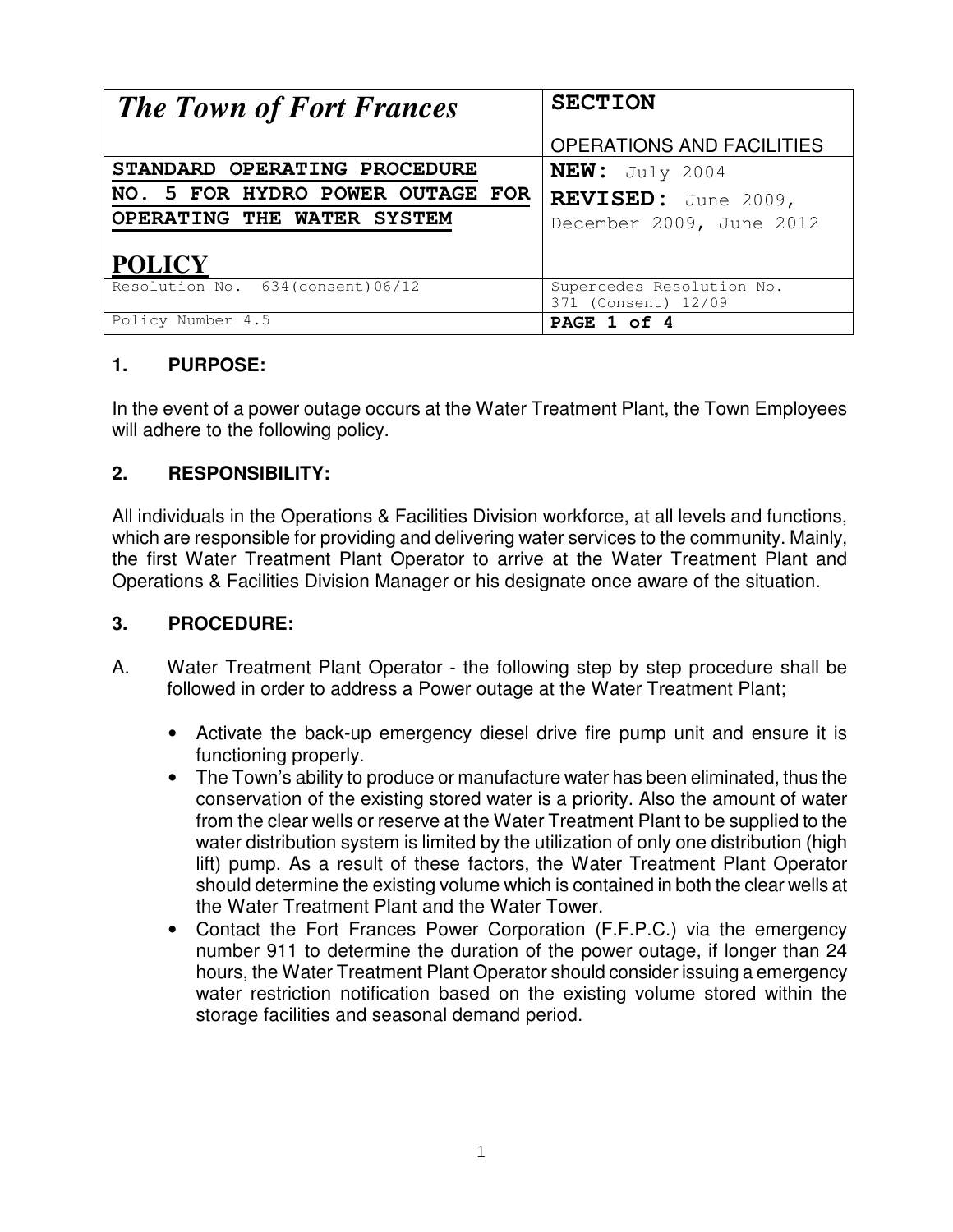- If all three factors exist, an emergency water restriction will be issued;
	- a) During high demand period May to September
	- b) The stored volume is below 60% (5280 cu. meters) of the maximum storage capacity (8800 cu. meters)
	- c) The Hydro power outage will be longer than 24 hour period
- Contact the Operations & Facilities Division Manager or his designate immediately – part of the Community Control Group – Call the Fire Hall at 911 or 274-9841.
- Communicate to the Public by means of radio announcements via the three local radio stations. Fax the following message (See attached Appendix "A")
	- B 93.1 FM Station Phone # 274-5341, Fax No. 274-2033
	- International Falls Radio Station KGHS 1230 AM (phone # 218-283-3481 & KSDM 104.1.0 FM Phone # 218-283-2622 same Fax No. 218-283-3087
- Start to monitor and record the water level in the Water Tower.
- If the Water Tower goes below 5.74 meters (47%), then the Water Treatment Plant Operator will manually close the Water Tower isolation valves in order to maintain an adequate water supply for fire protection. Remain at the Water Tower until support manpower arrives.

# **B. MANAGEMENT:**

- i. The responsibilities of the Operations & Facilities Division Manager or his designate is as follows:
	- Activate the assembling of the Community Control Group
	- Start the process of coordinating the provision of emergency potable water supply for the community. Lists of possible suppliers are contained in the emergency response binder.
	- Assist in coordinating resources to aid the water treatment plant operator in maintaining the stored water in the distribution system.
	- Establish the location(s) where potable water will be distributed.
	- Once the location where the emergency potable water supply is established, notify the public through radio announcements the availability of the potable water supply. See appendix "B"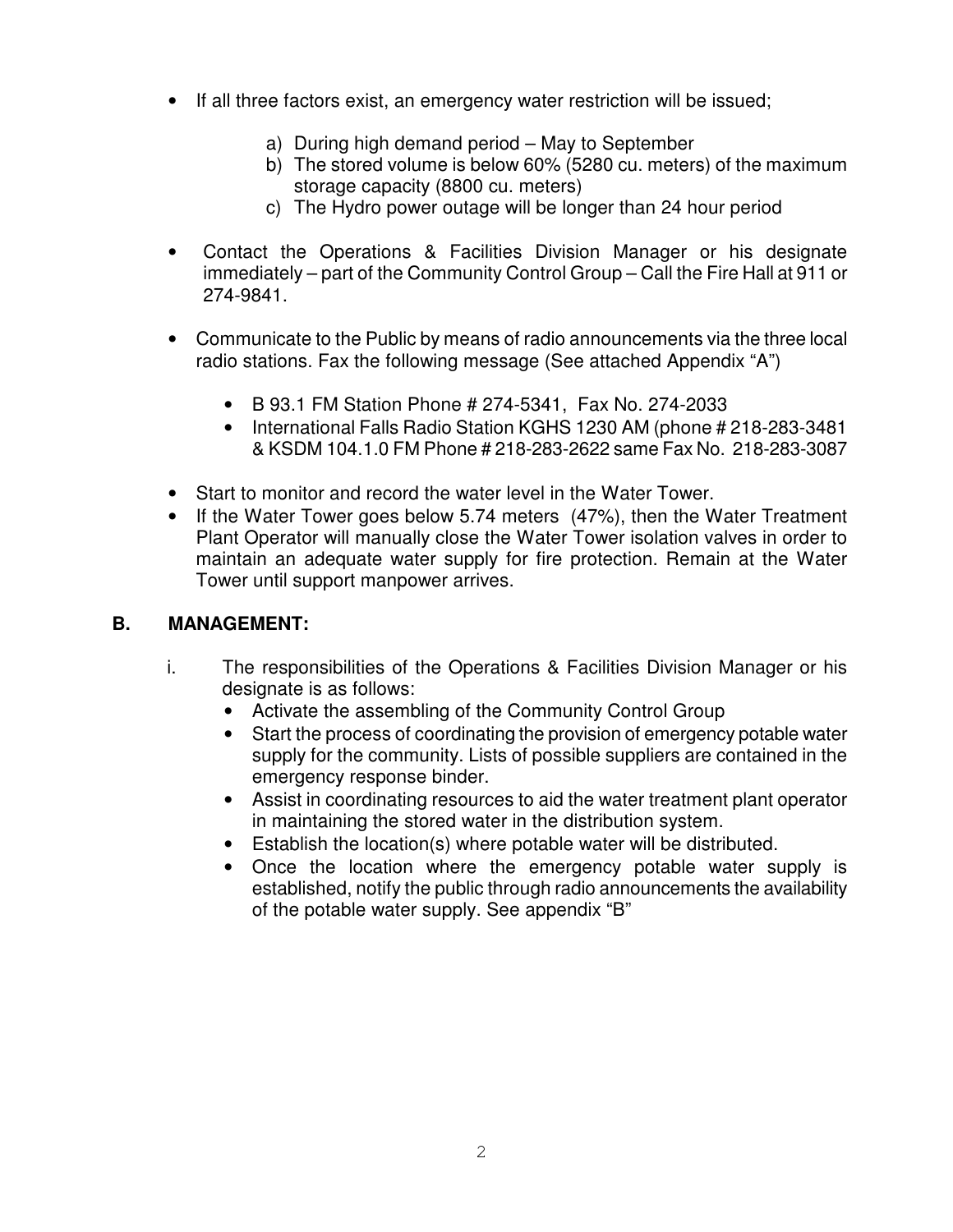#### **Appendix "A" Radio Announcement For Emergency Water Restriction**

Please be advised that an emergency water restriction as of (Date) at AM or PM is now in affect for the citizens of Fort Frances and Couchiching First Nation. As a result, all water customers are asked to not use any water from their taps or the water distribution system.

The Town has approximately one-day supply of water stored in the Water Tower and clear well reserves at the Water Treatment Plant. The Town is unable to produce or manufacture water from the Water Treatment Plant at this point in time. It is essential that the citizens do not use this water in order to have a supply of water available for fire fighting purposes. The Town requires your cooperation. Also if the citizens of both communities do not adhere to the water restriction, the Town will take appropriate action to preserve the existing stored water, thus customers may experience a loss in water pressure.

The Town is making arrangements to have a supply of bottle potable water brought to the Community. The exact location where the bottled water will be distributed from is yet to determined at this point in time. Also the duration of the emergency water restriction is unknown. Please stay tuned to your radio station for further up-dates on this matter. The Corporation of the Town of Fort Frances would like to thank you in advance for your assistance in adhering to the emergency water restriction.